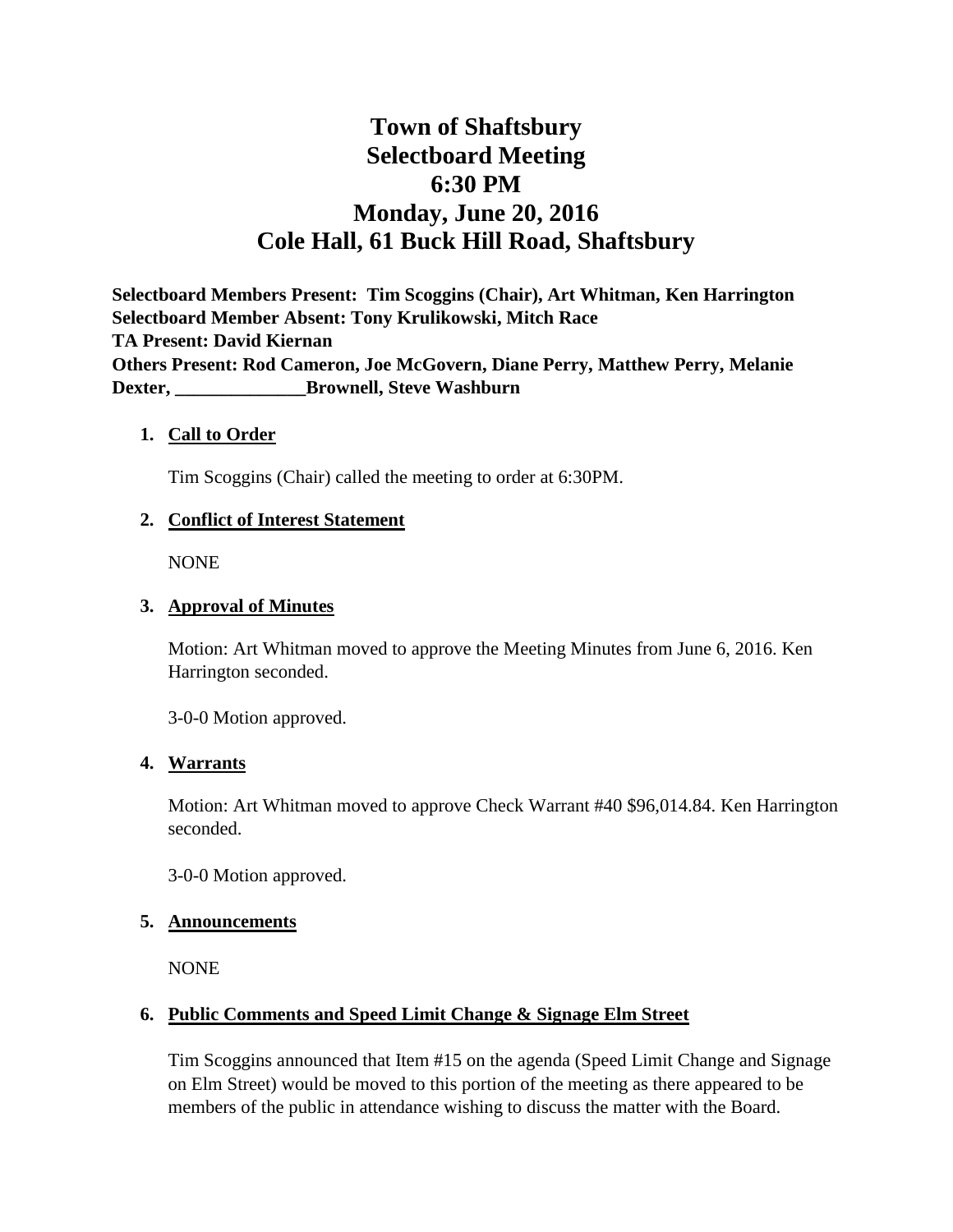David Kiernan said that any change in the speed limit would involve following procedures set by the State and the first item in that sequence involves demonstrating a need for such a change. This will involve a car count, clocking speed at staggered times of day. The nature of the road must be taken into account in determining speed limit (curves, condition, etc.). An appeal will be made to the State and an ordinance will need to be passed by the Town. Mr. Kiernan said that this process will take some time.

Rod Cameron was the first resident to come before the Board to speak in favor of lowering the speed limit on Elm Street. Mr. Cameron said that there is quite a bit of pedestrian traffic in the area and he fears for an accident involving excessive speeding. Mr. Cameron noted that the road signs have been taken down and David Kiernan said that the signs were positioned incorrectly and will be replaced to more accurately reflect road conditions. Mr. Cameron expressed concern for a tree blocking the road visibility and Mr. Kiernan said that would be explored after the signs have been replaced. Mr. Cameron said that he also hoped for a greater law enforcement presence in the area.

Tim Scoggins confirmed with David Kiernan that the State requires a speed study prior to the Town changing the speed limit on a road. Mr. Kiernan said that a need for a change must be demonstrated and that the speed limit should be consistent on roadways.

Mr. Kiernan asked Mr. Cameron what time of day he noticed the speed increase. Mr. Cameron said that it was between 6:00PM and 7:00PM at night. Art Whitman asked Joe McGovern, another resident of Elm Street, if he noticed increased traffic speed between 5:30AM and 7:00AM and he said that he did. It was agreed that the beginning and end of the traditional work day showed increase speeds.

Mr. Kiernan also pointed out that perceived speed can be lower than actual speed so the speed study was important. Mr. Cameron asked what would happen if the residents demanded a 25 MPH speed limit. Mr. Kiernan said that a process would need to be followed no matter what.

Joe McGovern then presented a petition signed by the residents of Elm Street in support of a 25 MPH speed limit on the road. Mr. McGovern said that several cars have gone off the road near Marilyn Kenyon's house. Mr. McGovern also indicated that the change from a pavement surface near Harvest Hills to the dirt surface of Elm created a problem. Mr. McGovern also pointed out that the posted speed limit on Elm Street is actually higher than on White Creek Road (a State highway).

Diane Perry, another resident of Elm Street, appeared before the Board to say that she supported a reduced speed and that as mother, she is very concerned about the speed on the road, particularly when her children are dropped off by the bus at the intersection of Dunham and Elm.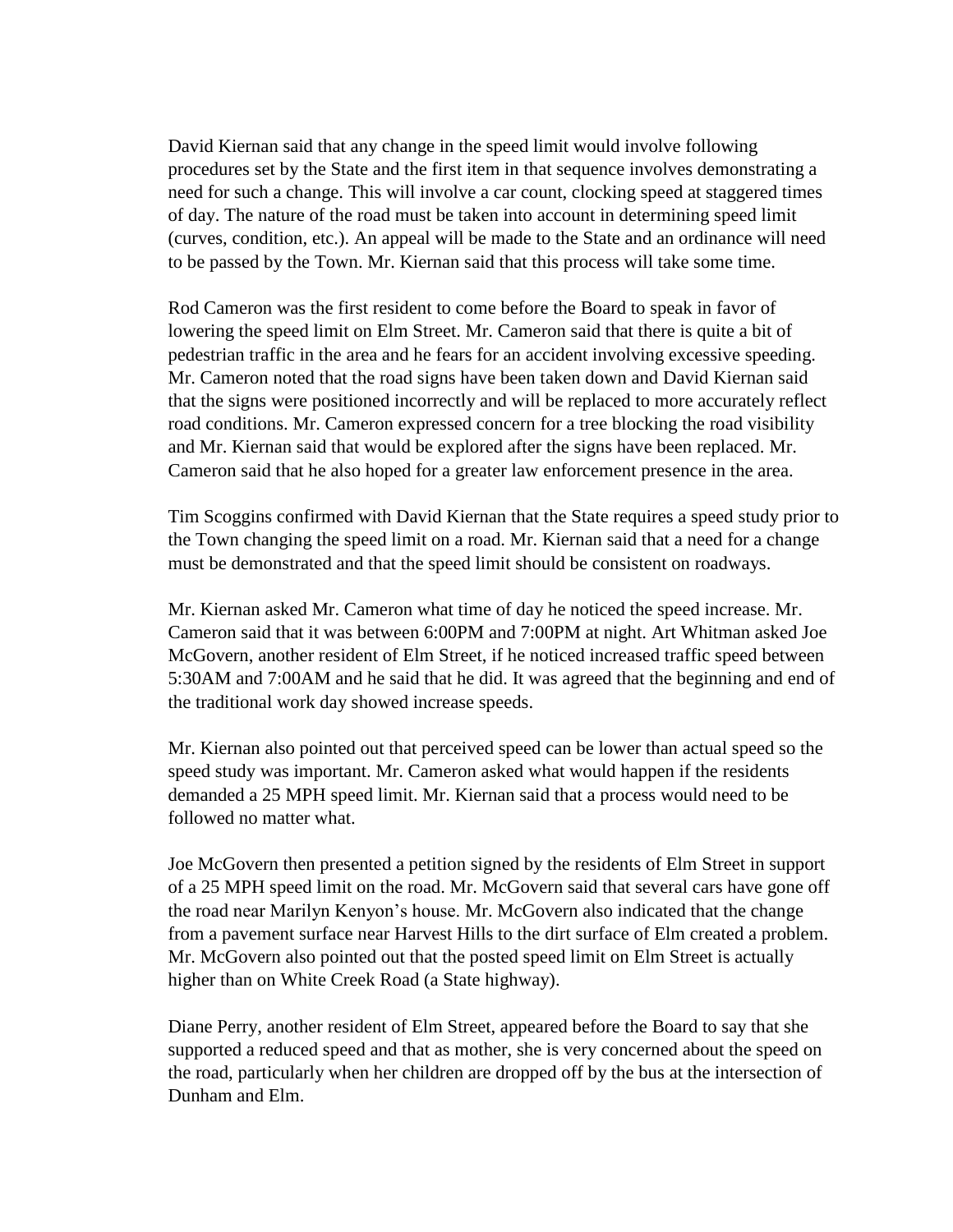Matthew Perry also came before the Board to ask if White Creek Road is classified differently from Elm Street. David Kiernan replied that they are both Class 3 Roads. Mr. Perry asked if the fact that that there are approximately nine (9) children on Elm Street would weigh on the decision to lower the speed limit and Mr. Kiernan said that the findings would be based on the speed study and that is where the process begins. Mr. Kiernan said that he would begin the study immediately.

Tim Scoggins said that after the speed study, the Town will ask the Sheriff to patrol the road on a more frequent basis.

# **7. Treasurer's Report**

Melanie Dexter presented a mid-month report stating that with revenue a bit ahead and expenditures low, the Town will be sending money to the General Fund this year (probably in August, after the close of the fiscal year has been completely reconciled).

David Kiernan said that the Town's financial position is "extremely strong".

Ms. Dexter said that she will be putting together paperwork for a Line of Credit that is applied for each year, but that this year it will be pushed off another month. Ms. Dexter said that preparations are already being made for next year's external audit.

# **8. Brownell Salvage Yard – Certificate of Approval – renewal**

David Kiernan asked for this item to be moved in the agenda to accommodate Mr. Brownell. Mr. Brownell had submitted a Certificate of Approval to the Board for the operation of his salvage yard. David Kiernan said that there are items that will need review, including a section on water testing. Mr. Brownell said that this is done once a year but that he could not obtain details from Paul Miller (a hydrogeologist) because he is out of town.

Mr. Kiernan said that there was no requirement for a formal hearing as this was an application for renewal but the Town did need to make sure that all policies were being followed under the current Certificate. Mr. Brownell stated that no crushing of cars is done on the premises anymore and only sales of parts are taking place at the Salvage Yard. Mr. Kiernan stated again that the main portion of concern to the Town is that environmental conditions are being maintained, including site maintenance of the fence and shrubbery.

Mr. Brownell invited the Board to the property to inspect the premises and David Kiernan said that a committee should go an assess the site. Mr. Kiernan also pointed out that a condition of a previous stipulation with the Town states hat all vehicles for sale be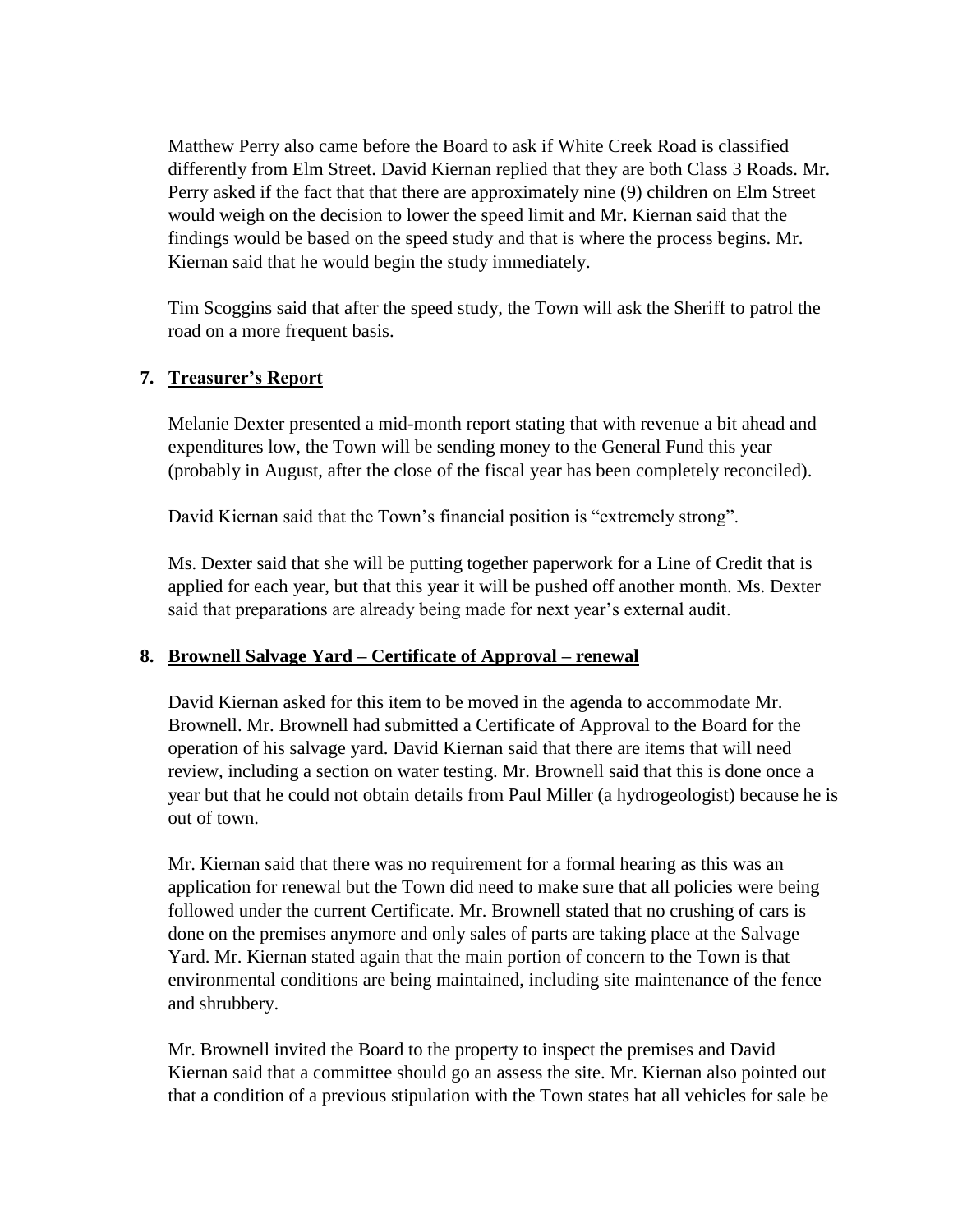located inside the fence. Mr. Brownell said that this was not done and would hinder his advertisement of the vehicles. Mr. Kiernan proposed a change to the language in the stipulation so that Mr. Brownell could continue his operation as a used car dealer. Mr. Whitman confirmed that Mr. Brownell is a licensed used car dealer and that this seemed to be in conflict with the stipulation. Mr. Kiernan said that auto sales on the premises have taken place since 1939 and that he would run proposed changes by the Town's attorney before altering the stipulation.

Tim Scoggins asked Art Whitman and Ken Harrington to join David Kiernan to inspect the Salvage Yard to make sure all other conditions are being met to renew the Certificate of Approval for the license.

## **9. Road Foreman Report**

David Kiernan reported that Stave Washburn was on vacation. Art Whitman said that he is getting quite a few comments about the dust coming off of Cold Spring Road and that one of the houses has some children with breathing problems, exacerbated by larger farm vehicles traveling from the Fuller Farm on the roadway. David Kiernan said that he would look into it.

## **10. Proposed New Town Highway Garage**

Tim Scoggins reported that the Garage Committee met and traveled to Rupert to look at their garage. Art Whitman said that the basic building is what Shaftsbury wants but the biggest difference is that Rupert does not have wash or repair bays, and that the Town may have to ask for a variance regarding codes from Morton's engineering consults related to those features. Mr. Whitman also said that the Town would like to put a back exit on the building to ensure that doors are no more than 75' apart. Rupert also pitched the floor of the garage from front to back for drainage and Shaftsbury cannot do that with a repair bay in the design. Mr. Whitman also highlighted the need for a separation system for waste oil. David Kiernan said that MSK Engineering would need to assist in the planning of the disposal of wastewater. Art Whitman said that the ventilation system would need to be designed differently for repairs and to provide adequate circulation.

Mr. Whitman pointed out a storage area over the offices that would need to be moved and that Rupert found their break room to be too small. Mr. Kiernan said that the electrical and mechanical rooms for Shaftsbury would be smaller. Art Whitman also reported that forced air would be used in the offices and that radiant hear would be utilized in the main garage.

Art Whitman said that the process in Rupert took five (5) years and that one of the Town employees took over as "Clerk of the Works" supervising individual contractors, who all billed separately. Mr. Whitman said that if Morton oversees general construction, there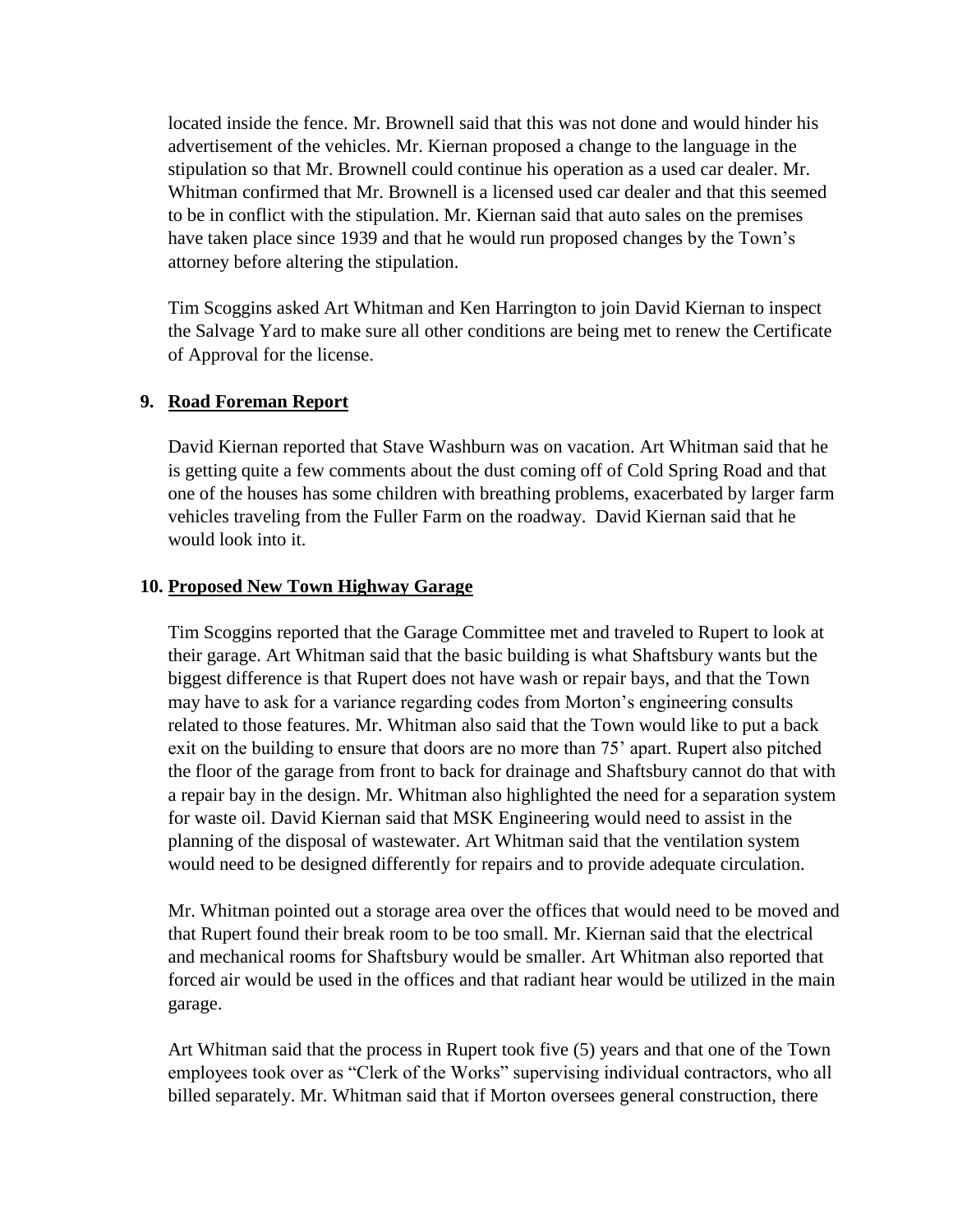will be a mark-up of 20% for their services. Art Whitman said that the Rupert building was built for \$550,000.00, using their own Clerk. Ken Harrington pointed out that Morton offers a guarantee for the entire construction and Mr. Kiernan said that Morton would look for local contractors.

Ken Harrington then stated that the garage doors should be oriented to the east side of the building, and not the north side, in order to prevent snow and ice build-up. David Kiernan said that this matter will be discussed with MSK Engineering and the other parties involved in order to come up with an effective design.

Tim Scoggins announced that the Zoning Bylaws have been reviewed concerning transfer stations and the bylaws have requirements concerning setbacks for the transfer station. The initial idea proposed by Jason Dolmestch from MSK for the site had the transfer station close to the entrance to North Road but the requirements states that the station be 175' from the road and 600' from a residential zone and 50' from another industrial zone.

Art Whitman pointed out that there is a difference between TAM's transfer station and the containers used by the public at the Town-owned property. David Kiernan said that all of this information will be reviewed by MSK as part of their site-work. Ken Harrington asked if the Town should apply for a variance and Tim Scoggins said that the DRB stated that the Town did not have to go through that application. Tim Scoggins also said that if obeying the Town bylaws would help in the political fight to get the garage built, that perhaps the placement of the transfer station close to the road was not worth it.

# **11. Glastenbury Renewal of Memorandum of Understanding**

Tim Scoggins asked David Kiernan if he had a document for the Board to sign regarding this item and Mr. Kiernan presented a document that readopts the Memorandum of Understanding originally in effect since 2011. Mr. Kiernan said that nothing had been changed except for the addition of allowing Glastenbury residents to utilize hazardous waste day in Shaftsbury.

Motion: Art Whitman moved to accept the Memorandum of Understanding for the Use of Municipal Services between the Town of Shaftsbury and the Unorganized Town fo Glastenbury. Ken Harrington seconded.

3-0-0 Motion approved.

# **12. Cleveland Park – Howard Park Safety Inspection/Insurance/Risk Management**

This item was not discussed (the report had not yet been received by David Kiernan from the insurance company).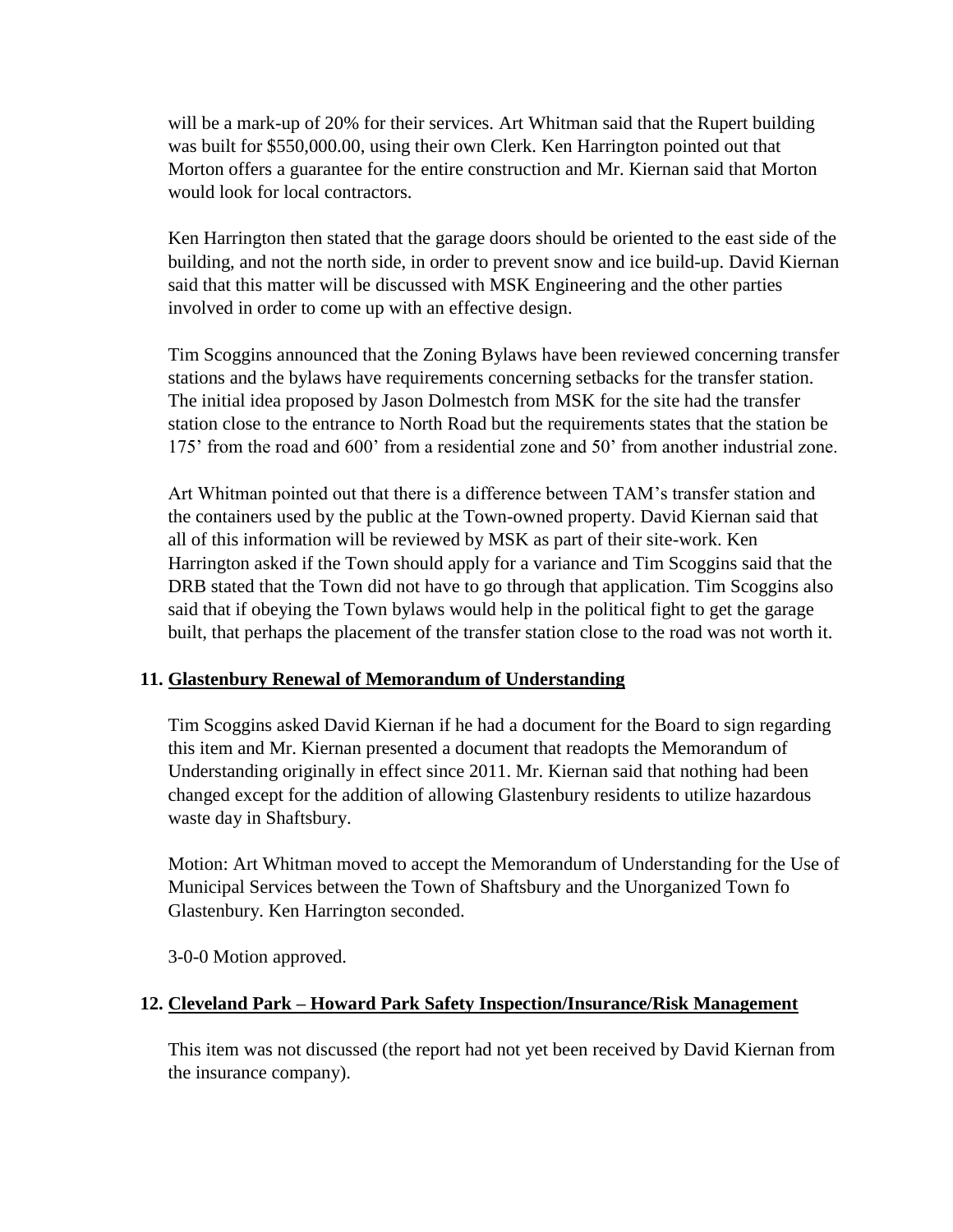## **13. Town Insurance Renewals (Non-Medical)**

David Kiernan reported that some items on the Town's insurance were still be adjusted and there were no documents were signed.

## **14. Dog License List – License Enforcement**

David Kiernan announced that there are currently 107 unlicensed dogs known to be in Town. Mr. Kiernan said that he now needed to ask the Board to sign an order to allow the Town constables to "go forth and impound all dogs and wolf hybrids that should be licensed". Mr. Kiernan asked for the Board's permission to start making phone calls to get people into the Town Office to license their dogs and noted that every year the delinquent list gets longer every year. Art Whitman asked if this had been done last year and Mr. Kiernan said that it has not been done for the past two (2) years and that the Board agreed to reduce the licensing fees in hopes of getting more people to come in and register their animals.

Mr. Whitman then asked if the constables are charged with enforcing the licenses if they will be paid their hourly rate (\$10/hour) or if they will get a portion of the license fees. Mr. Kiernan said that they would charge by the hour and would likely use up their budget. Tim Scoggins said that his recollection was that the previous year, the constables declined to call residents and the Zoning Administrator made calls on behalf of the Town. Mr. Kiernan said that this was "totally ineffective" and that unless the Board works harder to enforce the license requirements, there are people who will not license their dogs.

David Kiernan suggested that the Board wait to move on this item until next meeting and in the meantime, the constables could be engaged in a discussion about how to proceed. Tim Scoggins said that the Town would need to budget some money to deal with this. Ken Harrington asked if these were all dogs that had been licensed in the past and David Kiernan said that these were only the dogs the Town knows about. Mr. Kiernan said that some towns do go door-to-door looking for dogs. Tim Scoggins then pointed out that the reason the Town requires a license is for health reasons, to ensure the dogs are vaccinated for rabies. Art Whitman said that it may be beneficial to have licenses available at rabies clinics at the feed store when residents bring their animals in for shots. Mr. Kiernan said that the Town offers a clinic and licenses every February.

It was agreed that the Board would await a response from the Town constables on their willingness to enforce the dog license requirements.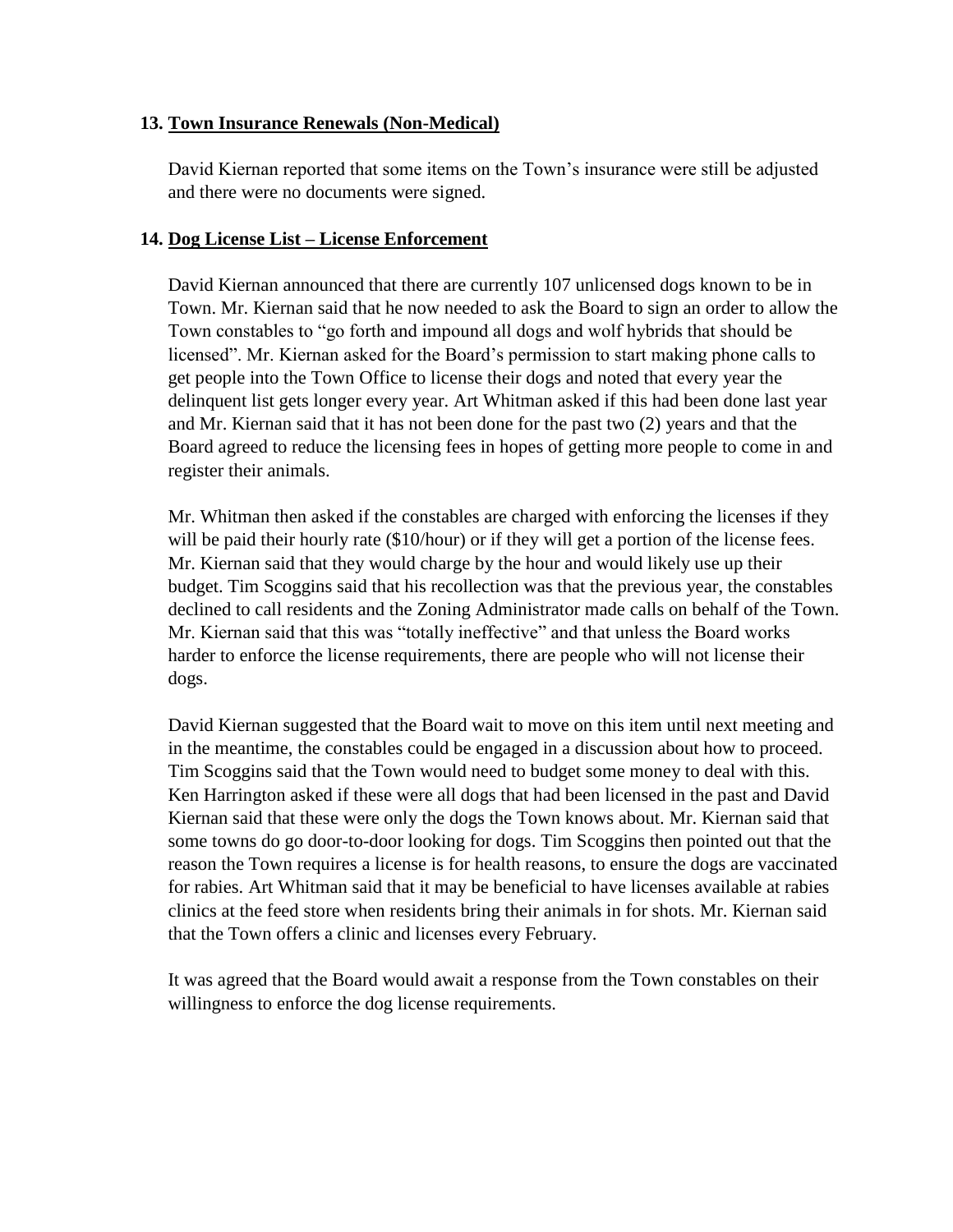## **15. Award All Fuels Bid**

David Kiernan compiled the bids and circulated the summary of the bids to the Board. Mr Scoggins asked if the Board was ready to award a bid. Art Whitman said that while he knew it may be hard to budget, he liked the idea of going with a flat base rate of \$0.30- \$0.35/gallon over Albany. Mr. Scoggins said that he agreed and that Bove was competitive with the other figures received and that he was inclined to award all three (3) bids to them.

Motion: Art Whitman moved to award Bove the heating oil contract at \$0.30/gallon over Albany, diesel fuel at \$0.35/gallon over Albany and propane at \$0.35/gallon over Selkirk. Ken Harrington seconded.

3-0-0 Motion approved.

# **16. Abandoned Cemetery Take Over – Shaftsbury Hollow**

David Kiernan let the Board know that he will start the mandatory statutory process to take over the Shaftsbury Hollow Cemetery. Mr. Kiernan said that the target date to take over will October 1<sup>st</sup> of this year but that money will not be available for maintenance until the FY18 budget. Mr. Kiernan also pointed out that any visitors to the cemetery will need to apply with the Administrator's office for access.

#### **17. Sheriff Proposed Amendment to Contract**

Mr. Kiernan received an email from the Bennington County Sheriff after the Town reduced its hours, offering a flat fee of \$8.00/hour instead of \$0.50/mile. Mr. Kiernan suggested that the Town take the flat fee but questioned if the mileage was being paid for the trip from the Sheriff's Department to Shaftsbury.

Motion: Art Whitman moved to accept the \$8.00/hour flat fee for mileage instead of \$0.50/mile but to keep the reduced hours the same. Ken Harrington seconded.

3-0-0 Motion approved.

# **18. Town Administrator's Report**

David Kiernan reported that the Listers are requesting an additional thirty (30) day extension to finalize the 2016 Grand List in order to complete inspection of properties.

Motion: Art Whitman moved to accept the Listers request for a thirty (30) day extension to file the 2016 Grand List. Ken Harrington seconded.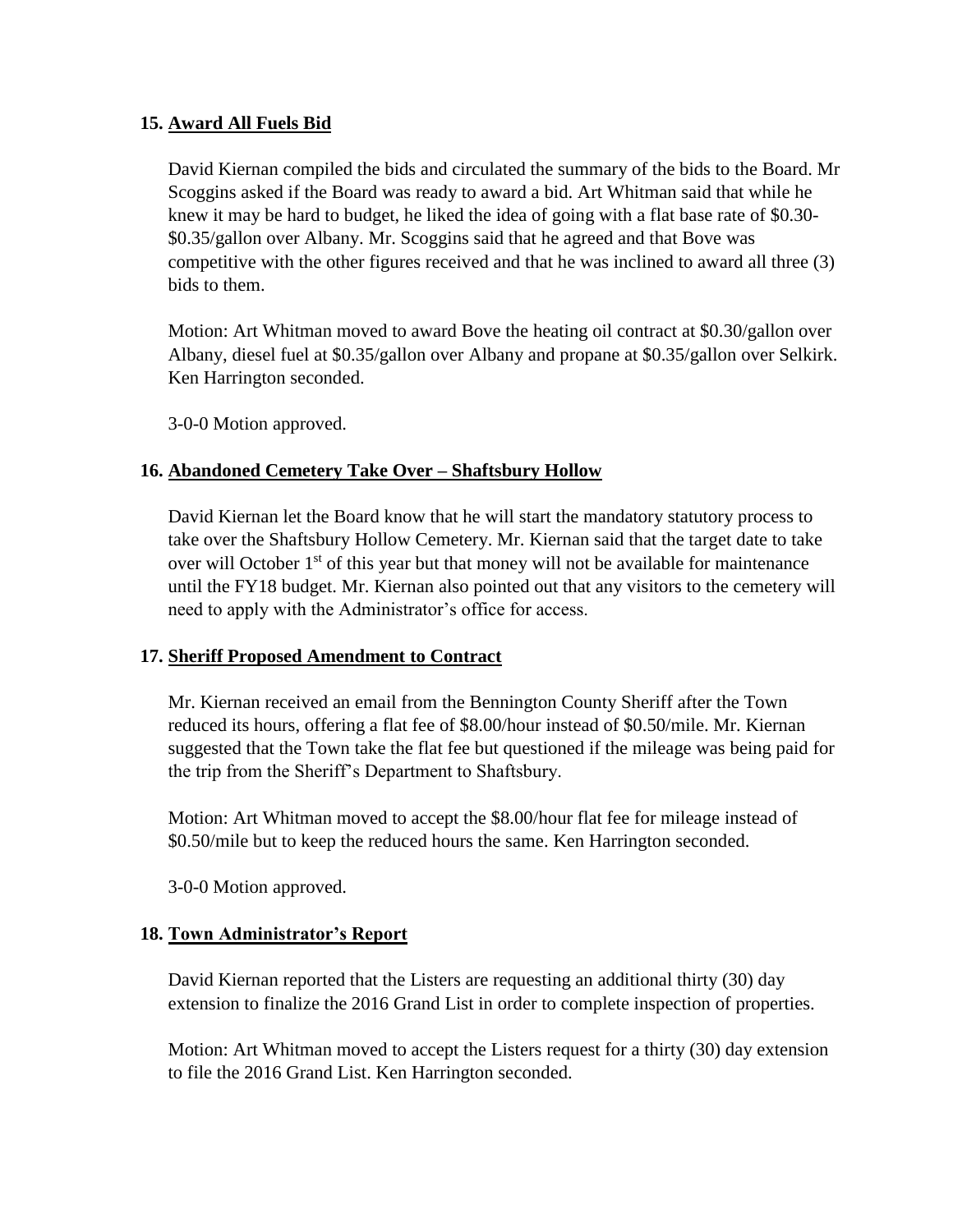3-0-0 Motion approved.

David Kiernan then presented the 2017 Tax Map Maintenance Proposal from CAI Technologies to extend the work the company does for the Listers.

Motion: Art Whitman moved to renew the \$1,800.00 annual contract with CAI Technologies for the Grand List map maintenance. Ken Harrington seconded.

3-0-0 Motion approved.

David Kiernan informed the Board that the Town was turned down for the grant to do the work on Shaftsbury Hollow Road, but that he would look into alternatives after the town budget had been reconciled for this fiscal year. Tim Scoggins asked if the reconciliation takes place in August if there would still be time to do work. Mr. Kiernan said that he believed it would.

Ken Harrington asked about the progress on the Route 7A/Church Street sidewalk and David Kiernan said that the final bid documents were still being reviewed in Montpelier. Mr. Kiernan said that the actual work wouldn't take much time but that there was a lot of paperwork involved.

David Kiernan presented a contract from Sullivan & Powers for \$14,900.00 for the annual audit.

Motion: Art Whitman moved to accept Sullivan & Powers' proposal for financial audit. Ken Harrington seconded.

3-0-0 Motion approved.

David Kiernan then discussed a proposal from KAS to test a well at the former landfill for PFOAs for \$2,629.00. Mr. Kiernan said that if anything is discovered, the State will get involved for remediation. Mr. Whitman asked that this was only for a Town-owned well. Mr. Kiernan confirmed.

Motion: Art Whitman moved to accept KAS' plan to test for PFOA at the former landfill. Ken Harrington seconded.

3-0-0 Motion approved.

# **19. Other Business**

NONE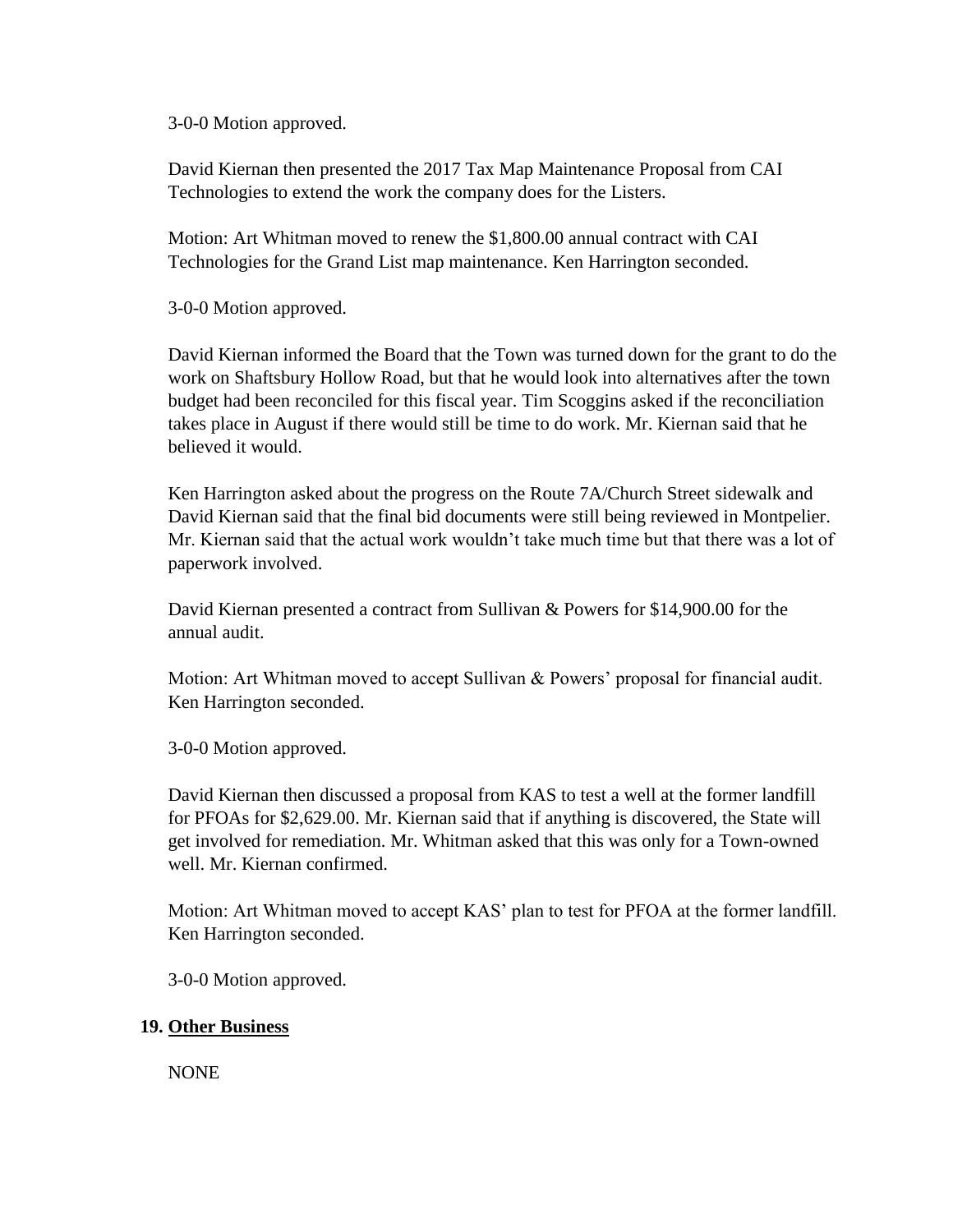# **20. Review of Action Items**

Tim Scoggins reviewed items from the 5/2/16 meeting:

- David Kiernan to prepare a long-term budget for park improvements **Mr. Kiernan said that he will not be doing this until the results of the insurance audit of the parks come back**
- Road crew to remove the playground equipment ASAP **completed**
- David Kiernan to contact Steve Bardin regarding Morton specs **completed**
- David Kiernan to discuss North Road site plan with MSK Engineering **Completed**

5/16/16 Action Items:

- Selectboard to study new Water Board Regulations for June  $6<sup>th</sup>$  meeting **on hold**
- Special Meeting on May 31, 2016 to sign warrants and review site plan **completed**
- Move grader fund to equipment fund in March 2017 **pending**
- Garage Building Committee **Art Whitman, Ken Harrington, Steve Washburn, Ron Jennings, David Kiernan - completed**

6/6/16 Action Items:

- Notify MSK of intent to proceed **- completed**
- Notify bidders on East Road regarding Beaudoin award **– David Kiernan informed Beaudoin that the Town is waiting on State money for the project**
- Compile fuel bids **completed**
- David to begin process of taking over Shaftsbury Hollow Cemetery **– in process**

6/20/16 Action Items

- Start process of changing speed limit on Elm Street – David will do speed study and contact Sheriff for increased patrol

Art Whitman asked if the Town was looking to change the speed limit on Lamb Road and Elm Street. David Kiernan said that State was already looking at a car count on Lamb Road and he requested that the study be extended down to Dunham Road to see how many cars are using that route as a commuter corridor. Mr. Whitman suggested that maybe it should be looked in its entirety. David Kiernan said that maybe it should be 25 MPH all the way from Elm through Lamb (from 67W to 67E).

- Contact Town attorney regarding Brownell stipulation language (David)
- Visit Brownell site (Art, Ken, David)
- Look at Cold Spring Road (Steve Washburn)
- Contact Brian Lent at Dailey's regarding building (Art)

# **21. Adjournment**

Motion: Art Whitman moved to adjourn at 8:20PM. Ken Harrington seconded.